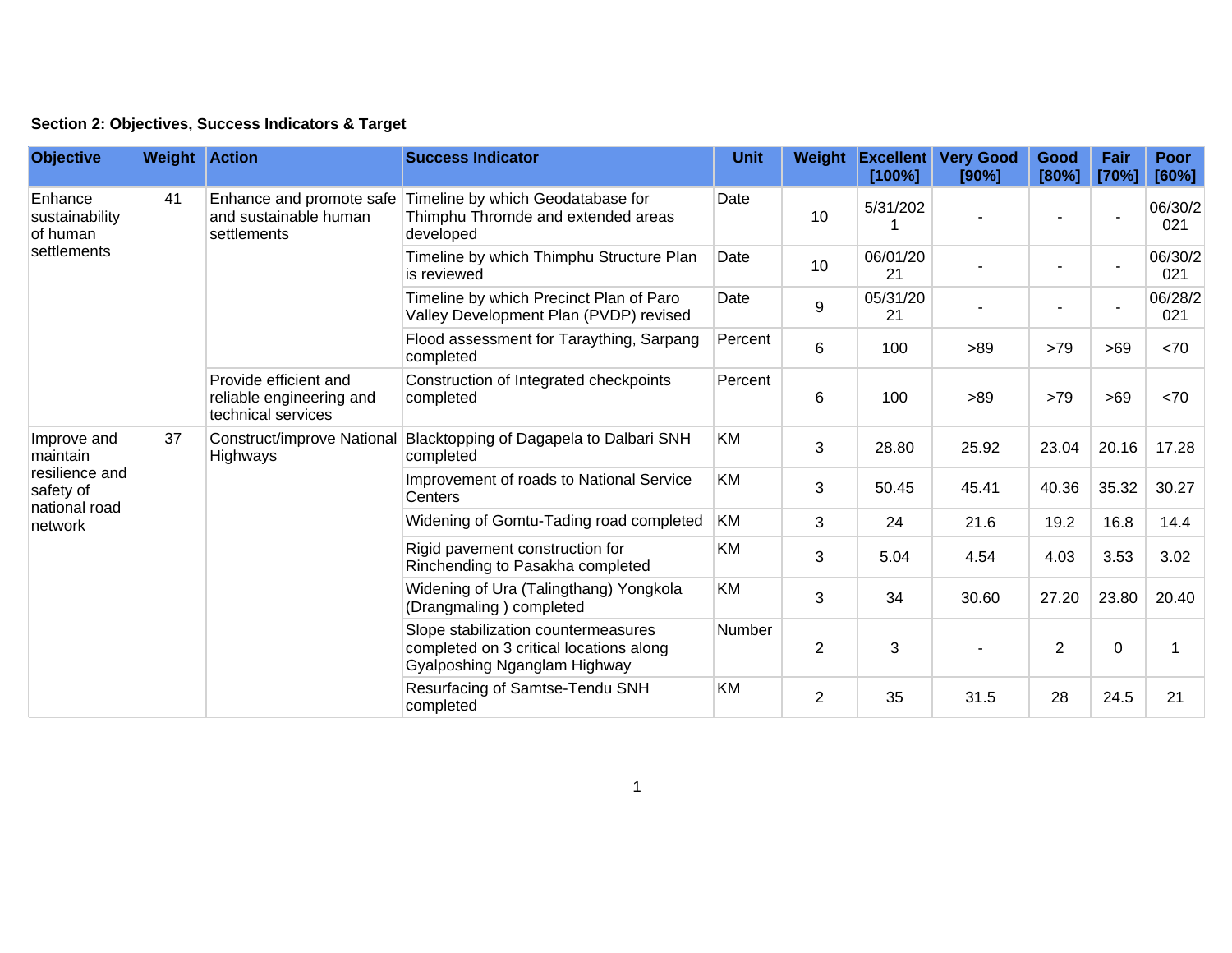| Improve and<br>maintain<br>resilience and<br>safety of<br>national road<br>network                                       | 37 | <b>Construct critical bridges</b>                                                                     | Construction of Nirkhola Zam completed                                      | Percent | 3              | >89            | >79 | $>69$ | $>59$                    | <60            |
|--------------------------------------------------------------------------------------------------------------------------|----|-------------------------------------------------------------------------------------------------------|-----------------------------------------------------------------------------|---------|----------------|----------------|-----|-------|--------------------------|----------------|
|                                                                                                                          |    |                                                                                                       | Construction of Samachu Zam completed                                       | Percent | 3              | >89            | >79 | >69   | >59                      | <60            |
|                                                                                                                          |    |                                                                                                       | Construction of Sisithang Zam completed                                     | Percent | 3              | >89            | >79 | >69   | >59                      | <60            |
|                                                                                                                          |    |                                                                                                       | Khalandadi zam construction completed                                       | Percent | $\mathbf{3}$   | 100            | >89 | >79   | >69                      | <70            |
|                                                                                                                          |    |                                                                                                       | Nunai Zam construction completed                                            | Percent | 3              | 100            | >89 | >79   | >69                      | < 70           |
|                                                                                                                          |    |                                                                                                       | Semtokha roundabout construction<br>completed                               | Percent | 3              | >89            | >79 | >69   | $>59$                    | <60            |
| <b>Achieve Water</b><br>10<br>Flagship                                                                                   |    | Monitor and report flagship<br>program                                                                | Survey and Design completed for water<br>supply in Thimphu areas            | Date    | $\overline{2}$ | 05/31/20<br>21 |     |       | $\blacksquare$           | 06/15/2<br>021 |
|                                                                                                                          |    |                                                                                                       | Survey and Design completed for water<br>supply in Gelephu Throm area       | Date    | $\overline{2}$ | 03/31/20<br>21 |     |       |                          | 04/15/2<br>021 |
|                                                                                                                          |    |                                                                                                       | Survey and Design completed for water<br>supply in Phuentsholing Throm area | Date    | $\overline{2}$ | 03/31/20<br>21 |     |       | $\overline{\phantom{a}}$ | 04/15/2<br>021 |
|                                                                                                                          |    |                                                                                                       | Survey and Design completed for water<br>supply in Samdrup Jongkhar Throm   | Date    | $\overline{2}$ | 05/31/20<br>21 |     |       | $\blacksquare$           | 06/15/2<br>021 |
|                                                                                                                          |    |                                                                                                       | Bhutan Water Agency establishment<br><b>Blueprint completed</b>             | Date    | $\overline{2}$ | 06/20/20<br>21 |     |       |                          | 06/30/2<br>021 |
| Promote<br>researches,<br>innovation on<br>human<br>settlements.<br>construction<br>methodologies<br>and<br>technologies | 6  | Implement policies related<br>to human settlements,<br>infrastructure and<br>construction development | Interim Engineering Secretariat<br>operationalized                          | Percent | $\overline{2}$ | 100            | >89 | >79   | >69                      | <70            |
|                                                                                                                          |    |                                                                                                       | Office space guideline revised and<br>sensitized                            | Percent | $\overline{2}$ | 100            | >89 | >79   | >69                      | <70            |
|                                                                                                                          |    |                                                                                                       | Bhutan Schedule of Rates (Covid-BSR)<br>published                           | Date    | $\overline{2}$ | 12/25/20<br>21 |     |       |                          | 01/15/2<br>021 |